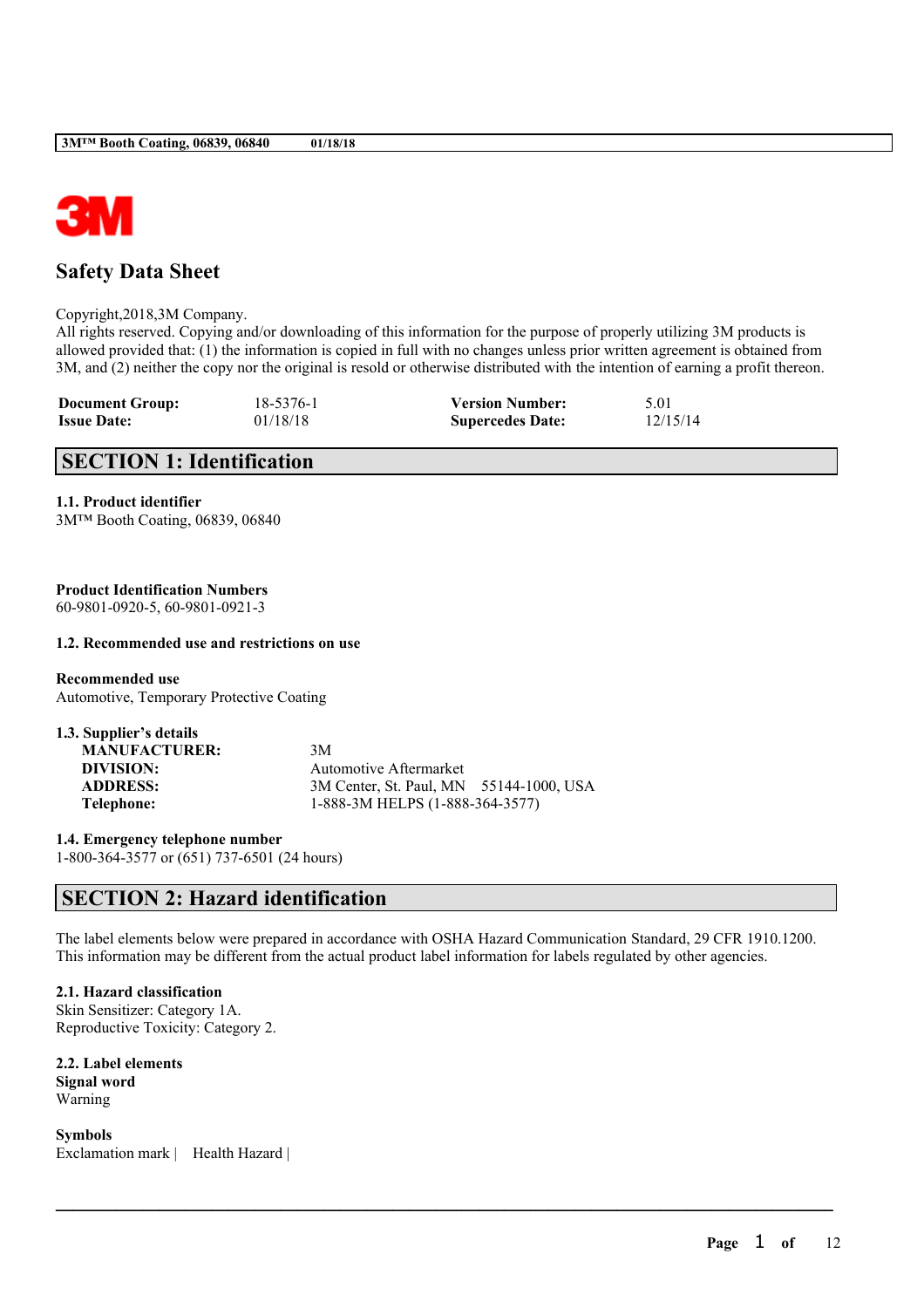

**Hazard Statements** May cause an allergic skin reaction. Suspected of damaging fertility or the unborn child.

## **Precautionary Statements**

### **Prevention:**

Obtain special instructions before use. Do not handle until all safety precautions have been read and understood. Avoid breathing dust/fume/gas/mist/vapors/spray. Wear protective gloves. Contaminated work clothing must not be allowed out of the workplace.

#### **Response:**

IF ON SKIN: Wash with plenty of soap and water. If skin irritation or rash occurs: Get medical advice/attention. Wash contaminated clothing before reuse. IF exposed or concerned: Get medical advice/attention. Specific treatment (see Notes to Physician on this label).

#### **Storage:**

Store locked up.

#### **Disposal:**

Dispose of contents/container in accordance with applicable local/regional/national/international regulations.

12% of the mixture consists of ingredients of unknown acute oral toxicity.

## **SECTION 3: Composition/information on ingredients**

| Ingredient                            | C.A.S. No.    | $%$ by Wt                  |
|---------------------------------------|---------------|----------------------------|
| Water                                 | 7732-18-5     | 70 - 90 Trade Secret *     |
| Vinyl Acetate-Vinyl Alcohol Polymer   | Trade Secret* | 10 - 30 Trade Secret *     |
| Glycerin                              | $56 - 81 - 5$ | 1 - 5 Trade Secret *       |
| Ethyl Alcohol                         | $64 - 17 - 5$ | $\leq 0.5$ Trade Secret *  |
| Methyl Alcohol                        | $67-56-1$     | $\leq$ 0.1 Trade Secret *  |
| 5-chloro-2methyl-4isothiazoline-3-one | 26172-55-4    | $< 0.01$ Trade Secret $*$  |
| 2-methyl-4-isothiazoline-3-one        | 2682-20-4     | $\leq 0.01$ Trade Secret * |

\*The specific chemical identity and/or exact percentage (concentration) of this composition has been withheld as a trade secret.

 $\mathcal{L}_\mathcal{L} = \mathcal{L}_\mathcal{L} = \mathcal{L}_\mathcal{L} = \mathcal{L}_\mathcal{L} = \mathcal{L}_\mathcal{L} = \mathcal{L}_\mathcal{L} = \mathcal{L}_\mathcal{L} = \mathcal{L}_\mathcal{L} = \mathcal{L}_\mathcal{L} = \mathcal{L}_\mathcal{L} = \mathcal{L}_\mathcal{L} = \mathcal{L}_\mathcal{L} = \mathcal{L}_\mathcal{L} = \mathcal{L}_\mathcal{L} = \mathcal{L}_\mathcal{L} = \mathcal{L}_\mathcal{L} = \mathcal{L}_\mathcal{L}$ 

## **SECTION 4: First aid measures**

### **4.1. Description of first aid measures**

#### **Inhalation:**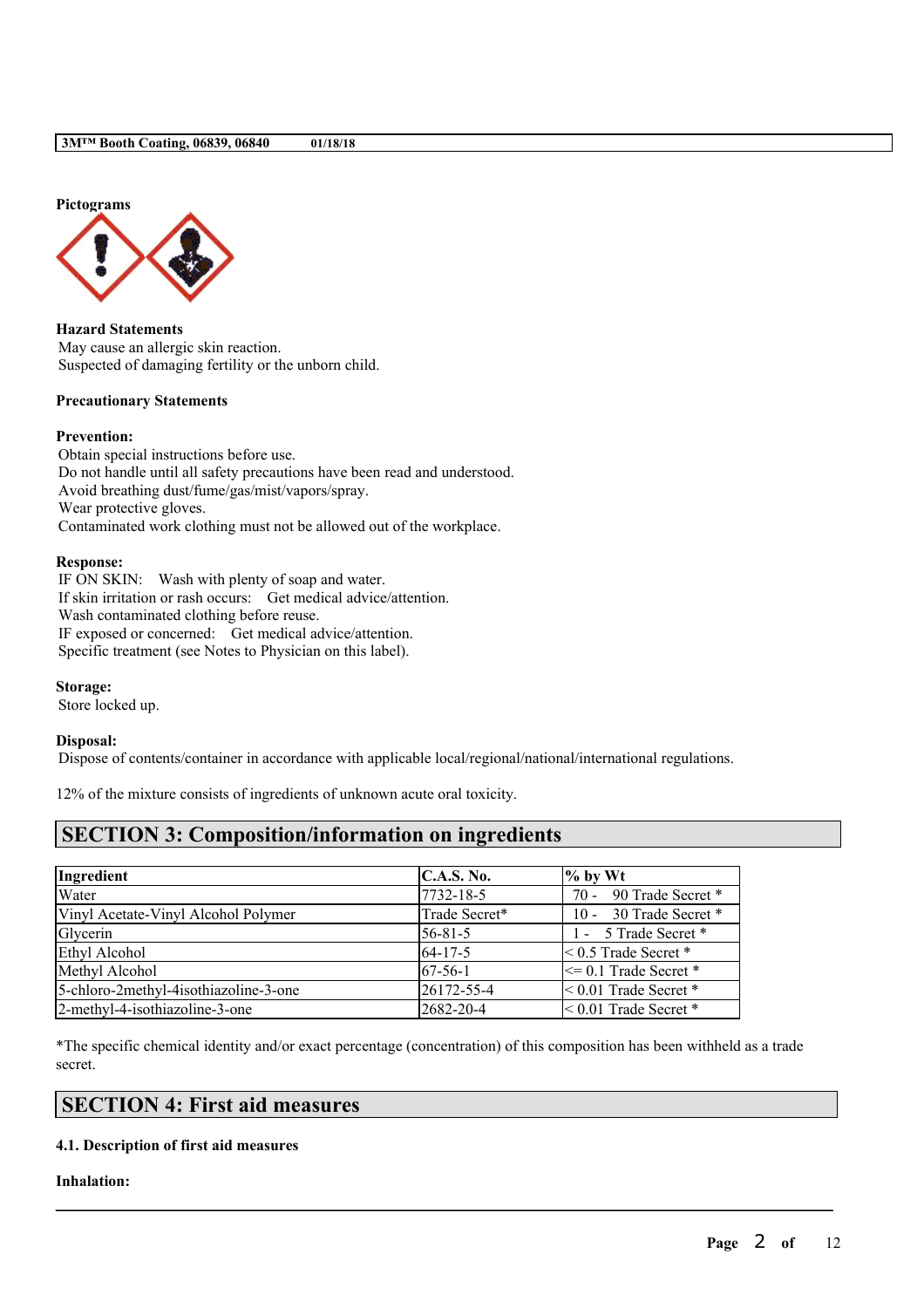Remove person to fresh air. If you feel unwell, get medical attention.

#### **Skin Contact:**

Immediately wash with soap and water. Remove contaminated clothing and wash before reuse. If signs/symptoms develop, get medical attention.

#### **Eye Contact:**

Flush with large amounts of water. Remove contact lenses if easy to do. Continue rinsing. If signs/symptoms persist, get medical attention.

### **If Swallowed:**

Rinse mouth. If you feel unwell, get medical attention.

#### **4.2. Most important symptoms and effects, both acute and delayed**

See Section 11.1. Information on toxicological effects.

## **4.3. Indication of any immediate medical attention and special treatment required**

Not applicable

## **SECTION 5: Fire-fighting measures**

## **5.1. Suitable extinguishing media**

In case of fire: Use a fire fighting agent suitable for ordinary combustible material such as water or foam to extinguish.

## **5.2. Special hazards arising from the substance or mixture**

Closed containers exposed to heat from fire may build pressure and explode.

#### **Hazardous Decomposition or By-Products**

| <b>Substance</b> | <b>Condition</b>  |
|------------------|-------------------|
| Hydrocarbons     | During Combustion |
| Carbon monoxide  | During Combustion |
| Carbon dioxide   | During Combustion |

#### **5.3. Special protective actions for fire-fighters**

Water may not effectively extinguish fire; however, it should be used to keep fire-exposed containers and surfaces cool and prevent explosive rupture.

## **SECTION 6: Accidental release measures**

#### **6.1. Personal precautions, protective equipment and emergency procedures**

Evacuate area. Ventilate the area with fresh air. For large spill, or spills in confined spaces, provide mechanical ventilation to disperse or exhaust vapors, in accordance with good industrial hygiene practice. Refer to other sections of this SDS for information regarding physical and health hazards, respiratory protection, ventilation, and personal protective equipment.

#### **6.2. Environmental precautions**

Avoid release to the environment. For larger spills, cover drains and build dikes to prevent entry into sewer systems or bodies of water.

#### **6.3. Methods and material for containment and cleaning up**

Contain spill. Working from around the edges of the spill inward, cover with bentonite, vermiculite, or commercially available inorganic absorbent material. Mix in sufficient absorbent until it appears dry. Remember, adding an absorbent material does not remove a physical, health, or environmental hazard. Collect as much of the spilled material as possible. Place in a closed container approved for transportation by appropriate authorities. Clean up residue with water. Seal the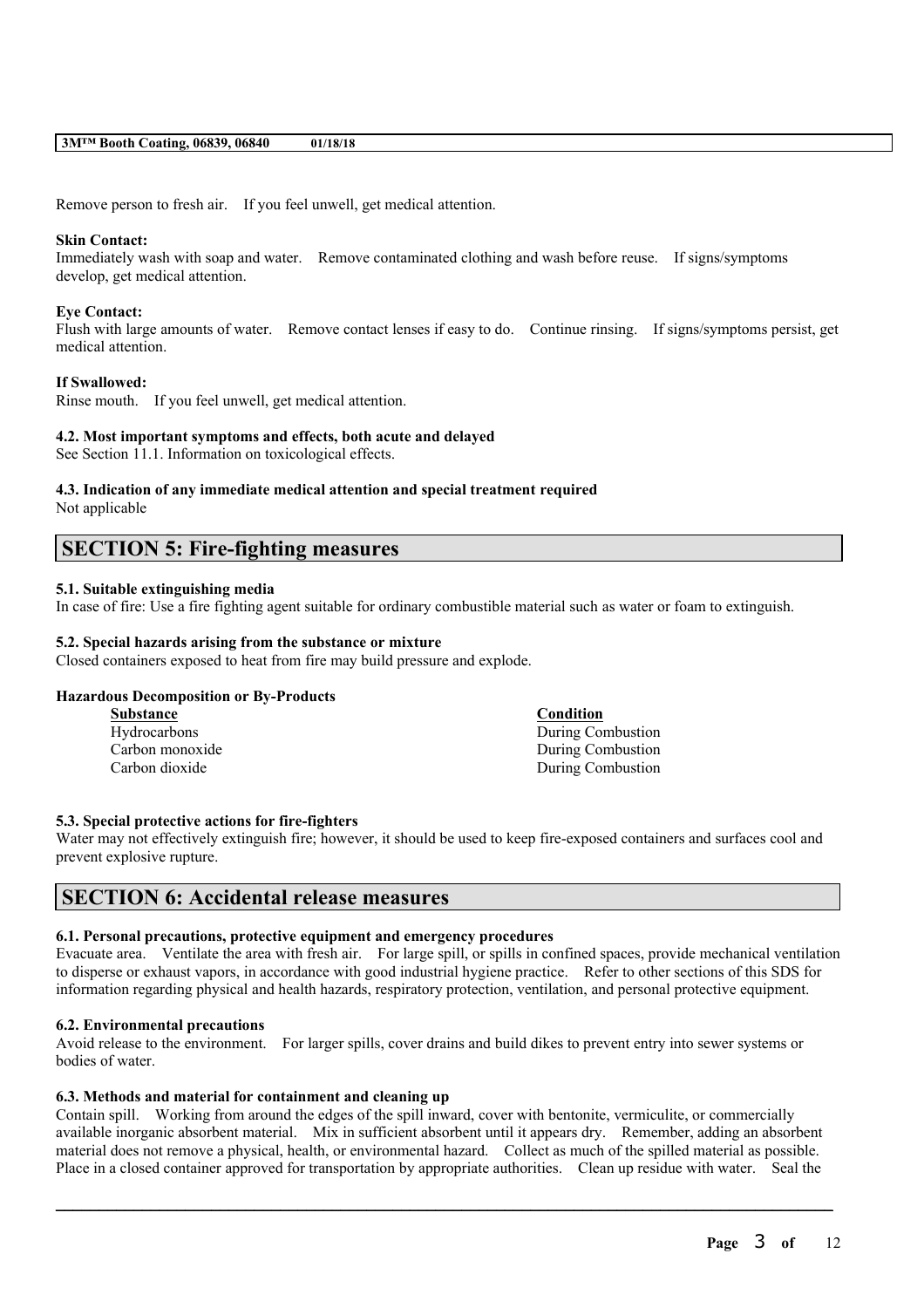container. Dispose of collected material as soon as possible in accordance with applicable local/regional/national/international regulations.

## **SECTION 7: Handling and storage**

## **7.1. Precautions for safe handling**

Avoid skin contact with hot material. For industrial or professional use only. Do not handle until all safety precautions have been read and understood. Avoid breathing dust/fume/gas/mist/vapors/spray. Do not get in eyes, on skin, or on clothing. Do not eat, drink or smoke when using this product. Wash thoroughly after handling. Contaminated work clothing should not be allowed out of the workplace. Avoid release to the environment. Wash contaminated clothing before reuse. Avoid contact with oxidizing agents (eg. chlorine, chromic acid etc.) Use personal protective equipment (gloves, respirators, etc.) as required.

### **7.2. Conditions for safe storage including any incompatibilities**

Store in a well-ventilated place. Keep container tightly closed. Keep from freezing. Store away from acids. Store away from strong bases. Store away from oxidizing agents.

## **SECTION 8: Exposure controls/personal protection**

#### **8.1. Control parameters**

#### **Occupational exposure limits**

If a component is disclosed in section 3 but does not appear in the table below, an occupational exposure limit is not available for the component.

| Ingredient     | <b>C.A.S. No.</b> | Agency       | Limit type                                 | <b>Additional Comments</b> |
|----------------|-------------------|--------------|--------------------------------------------|----------------------------|
| Glycerin       | $56 - 81 - 5$     | IOSHA        | TWA(as total dust):15                      |                            |
|                |                   |              | mg/m3;TWA(respirable                       |                            |
|                |                   |              | $frac{1}{2}$ fraction): 5 mg/m3            |                            |
| Ethyl Alcohol  | $64 - 17 - 5$     | ACGIH        | STEL:1000 ppm                              | A3: Confirmed animal       |
|                |                   |              |                                            | carcin.                    |
| Ethyl Alcohol  | $64 - 17 - 5$     | <b>OSHA</b>  | $TWA:1900$ mg/m $3(1000$ ppm)              |                            |
| Methyl Alcohol | $67-56-1$         | <b>ACGIH</b> | $TWA:200$ ppm; $STEL:250$ ppm $\vert$ SKIN |                            |
| Methyl Alcohol | $67-56-1$         | IOSHA        | TWA:260 mg/m3(200 ppm)                     |                            |

ACGIH : American Conference of Governmental Industrial Hygienists

AIHA : American Industrial Hygiene Association

CMRG : Chemical Manufacturer's Recommended Guidelines

OSHA : United States Department of Labor - Occupational Safety and Health Administration

TWA: Time-Weighted-Average

STEL: Short Term Exposure Limit

CEIL: Ceiling

### **8.2. Exposure controls**

### **8.2.1. Engineering controls**

Use general dilution ventilation and/or local exhaust ventilation to control airborne exposures to below relevant Exposure Limits and/or control dust/fume/gas/mist/vapors/spray. If ventilation is not adequate, use respiratory protection equipment. Provide appropriate local exhaust ventilation on open containers.

### **8.2.2. Personal protective equipment (PPE)**

## **Eye/face protection**

Select and use eye/face protection to prevent contact based on the results of an exposure assessment. The following eye/face protection(s) are recommended: Full Face Shield Indirect Vented Goggles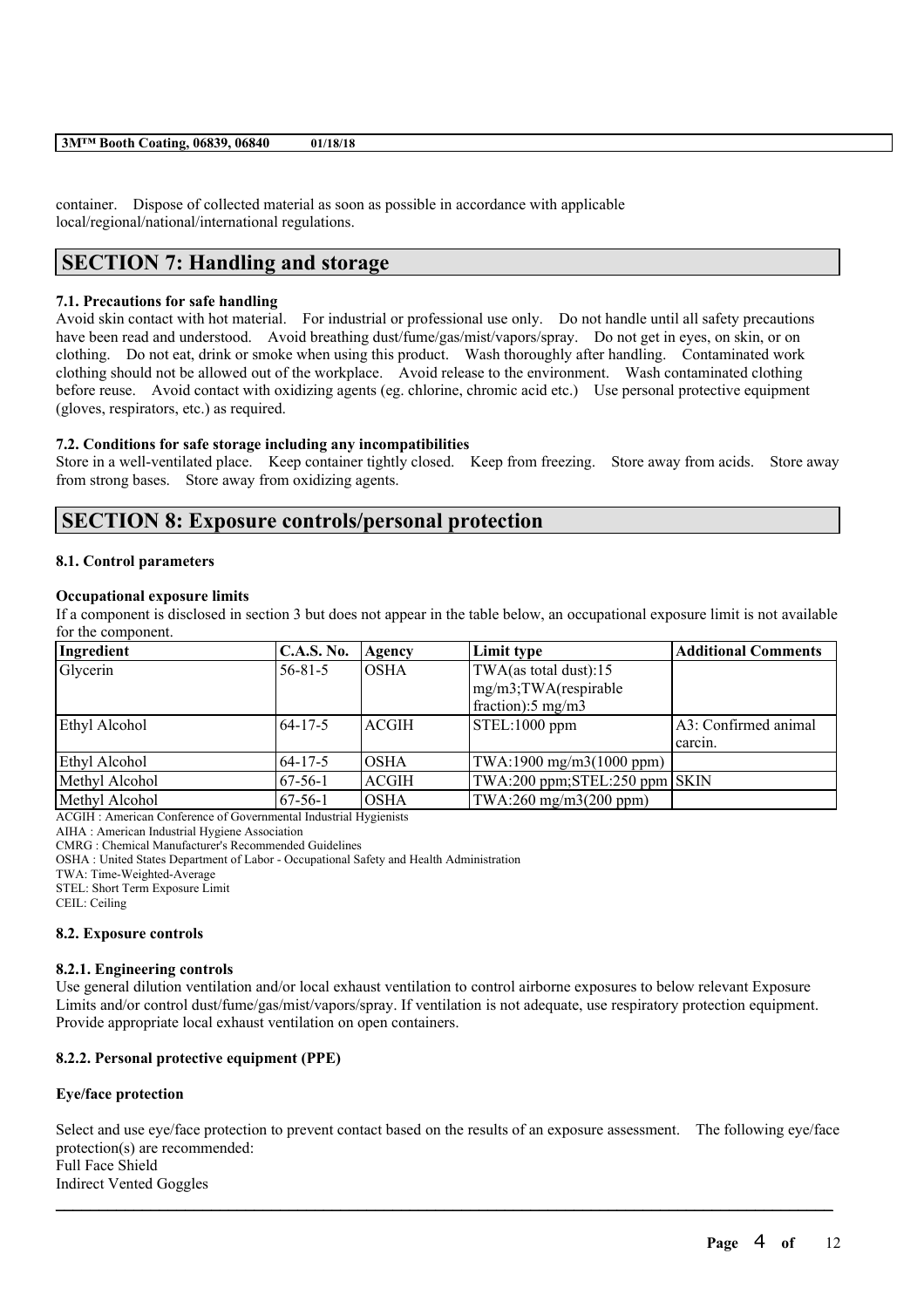#### **Skin/hand protection**

Select and use gloves and/or protective clothing approved to relevant local standards to prevent skin contact based on the results of an exposure assessment. Selection should be based on use factors such as exposure levels, concentration of the substance or mixture, frequency and duration, physical challenges such as temperature extremes, and other use conditions. Consult with your glove and/or protective clothing manufacturer for selection of appropriate compatible gloves/protective clothing.

Gloves made from the following material(s) are recommended: Butyl Rubber

If this product is used in a manner that presents a higher potential for exposure (eg. spraying, high splash potential etc.), then use of protective coveralls may be necessary. Select and use body protection to prevent contact based on the results of an exposure assessment. The following protective clothing material(s) are recommended: Apron – Butyl rubber

### **Respiratory protection**

An exposure assessment may be needed to decide if a respirator is required. If a respirator is needed, use respirators as part of a full respiratory protection program. Based on the results of the exposure assessment, select from the following respirator type(s) to reduce inhalation exposure:

Half facepiece or full facepiece air-purifying respirator suitable for organic vapors and particulates

For questions about suitability for a specific application, consult with your respirator manufacturer.

#### **Thermal hazards**

Wear heat insulating gloves when handling hot material to prevent thermal burns.

## **SECTION 9: Physical and chemical properties**

### **9.1. Information on basic physical and chemical properties**

| <b>General Physical Form:</b>             | Liquid                                                          |
|-------------------------------------------|-----------------------------------------------------------------|
| Odor, Color, Grade:                       | Slight solvent odor clear liquid                                |
| <b>Odor threshold</b>                     | No Data Available                                               |
| pН                                        | 6                                                               |
| <b>Melting point</b>                      | Not Applicable                                                  |
| <b>Boiling Point</b>                      | $212$ °F                                                        |
| <b>Flash Point</b>                        | > 200                                                           |
| <b>Evaporation rate</b>                   | No Data Available                                               |
| Flammability (solid, gas)                 | Not Applicable                                                  |
| <b>Flammable Limits(LEL)</b>              | No Data Available                                               |
| <b>Flammable Limits(UEL)</b>              | No Data Available                                               |
| <b>Vapor Pressure</b>                     | 18 mmHg                                                         |
| <b>Vapor Density</b>                      | 1.2 $[RefStd:AIR=1]$                                            |
| <b>Density</b>                            | $1.02$ g/ml                                                     |
| <b>Specific Gravity</b>                   | $1.02$ [ <i>Ref Std:</i> WATER=1]                               |
| <b>Solubility in Water</b>                | Complete                                                        |
| Solubility- non-water                     | No Data Available                                               |
| Partition coefficient: n-octanol/water    | No Data Available                                               |
| <b>Autoignition temperature</b>           | No Data Available                                               |
| <b>Decomposition temperature</b>          | No Data Available                                               |
| <b>Viscosity</b>                          | 50 - 60 centipoise                                              |
| <b>Hazardous Air Pollutants</b>           | 0.01 lb HAPS/lb solids [Test Method:Calculated]                 |
| Molecular weight                          | No Data Available                                               |
| <b>Volatile Organic Compounds</b>         | 0.4 % weight [ <i>Test Method:calculated per CARB title 2</i> ] |
| <b>Volatile Organic Compounds</b>         | 4 g/l [Test Method: calculated SCAQMD rule 443.1]               |
| <b>Percent volatile</b>                   | 86.57 % weight                                                  |
| <b>VOC Less H2O &amp; Exempt Solvents</b> | 34 g/l [Test Method: calculated SCAQMD rule 443.1]              |
|                                           |                                                                 |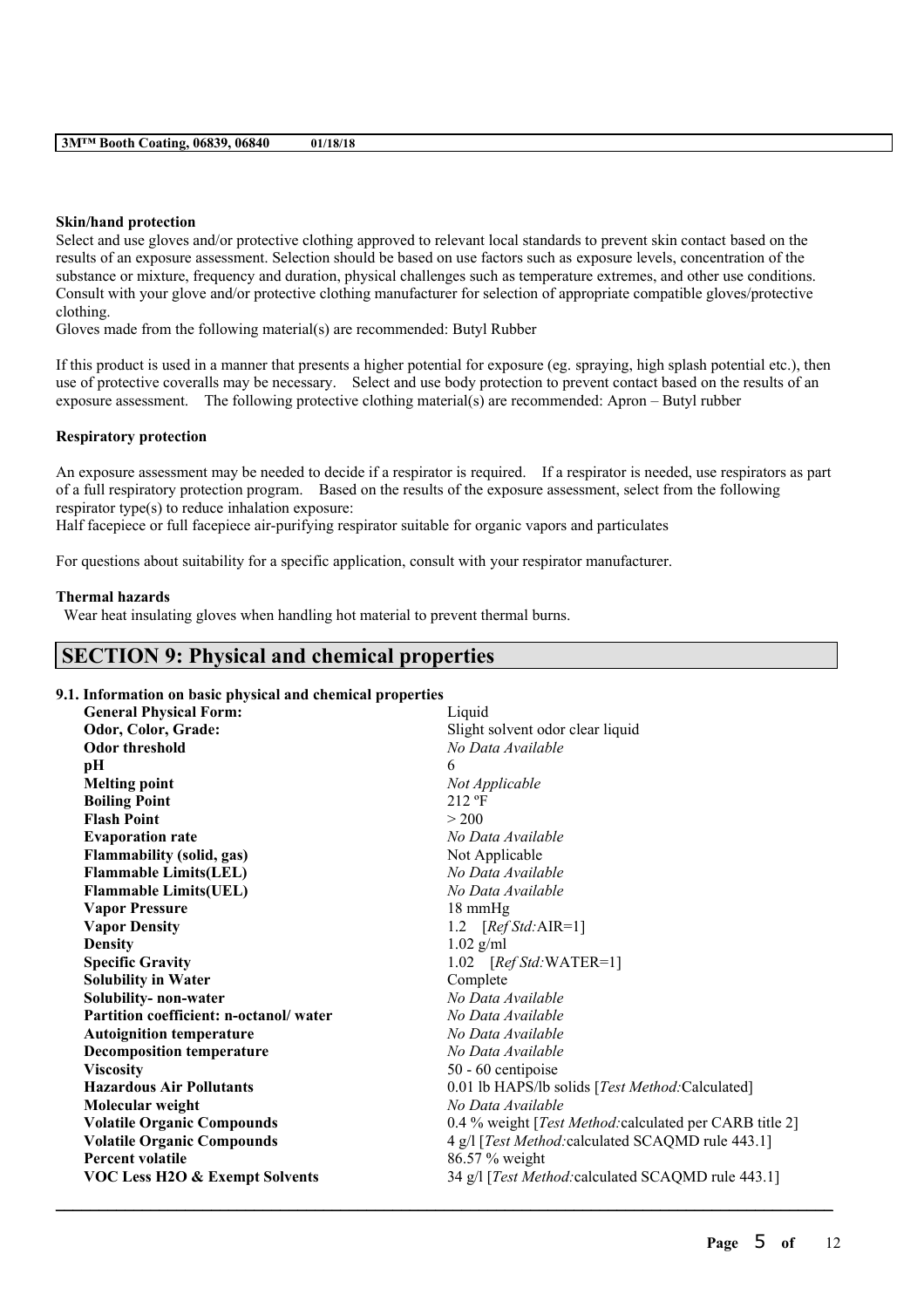## **SECTION 10: Stability and reactivity**

#### **10.1. Reactivity**

This material may be reactive with certain agents under certain conditions - see the remaining headings in this section.

## **10.2. Chemical stability**

Stable.

### **10.3. Possibility of hazardous reactions**

Hazardous polymerization will not occur.

**10.4. Conditions to avoid** None known.

#### **10.5. Incompatible materials** Strong bases Strong oxidizing agents Strong acids

## **10.6. Hazardous decomposition products**

**Substance Condition** None known.

Refer to section 5.2 for hazardous decomposition products during combustion.

## **SECTION 11: Toxicological information**

The information below may not be consistent with the material classification in Section 2 if specific ingredient **classifications are mandated by a competent authority. In addition, toxicological data on ingredients may not be** reflected in the material classification and/or the signs and symptoms of exposure, because an ingredient may be present below the threshold for labeling, an ingredient may not be available for exposure, or the data may not be **relevant to the material as a whole.**

**11.1. Information on Toxicological effects**

**Signs and Symptoms of Exposure**

Based on test data and/or information on the components, this material may produce the following health effects:

#### **Inhalation:**

Sprayed material may cause irritation of the respiratory system. Signs/symptoms may include cough, sneezing, nasal discharge, headache, hoarseness, and nose and throat pain.

#### **Skin Contact:**

Contact with the skin during product use is not expected to result in significant irritation. Allergic Skin Reaction (non-photo induced): Signs/symptoms may include redness, swelling, blistering, and itching.

#### **Eye Contact:**

Sprayed material may cause eye irritation. Signs/symptoms may include redness, swelling, pain, tearing, and blurred or hazy vision.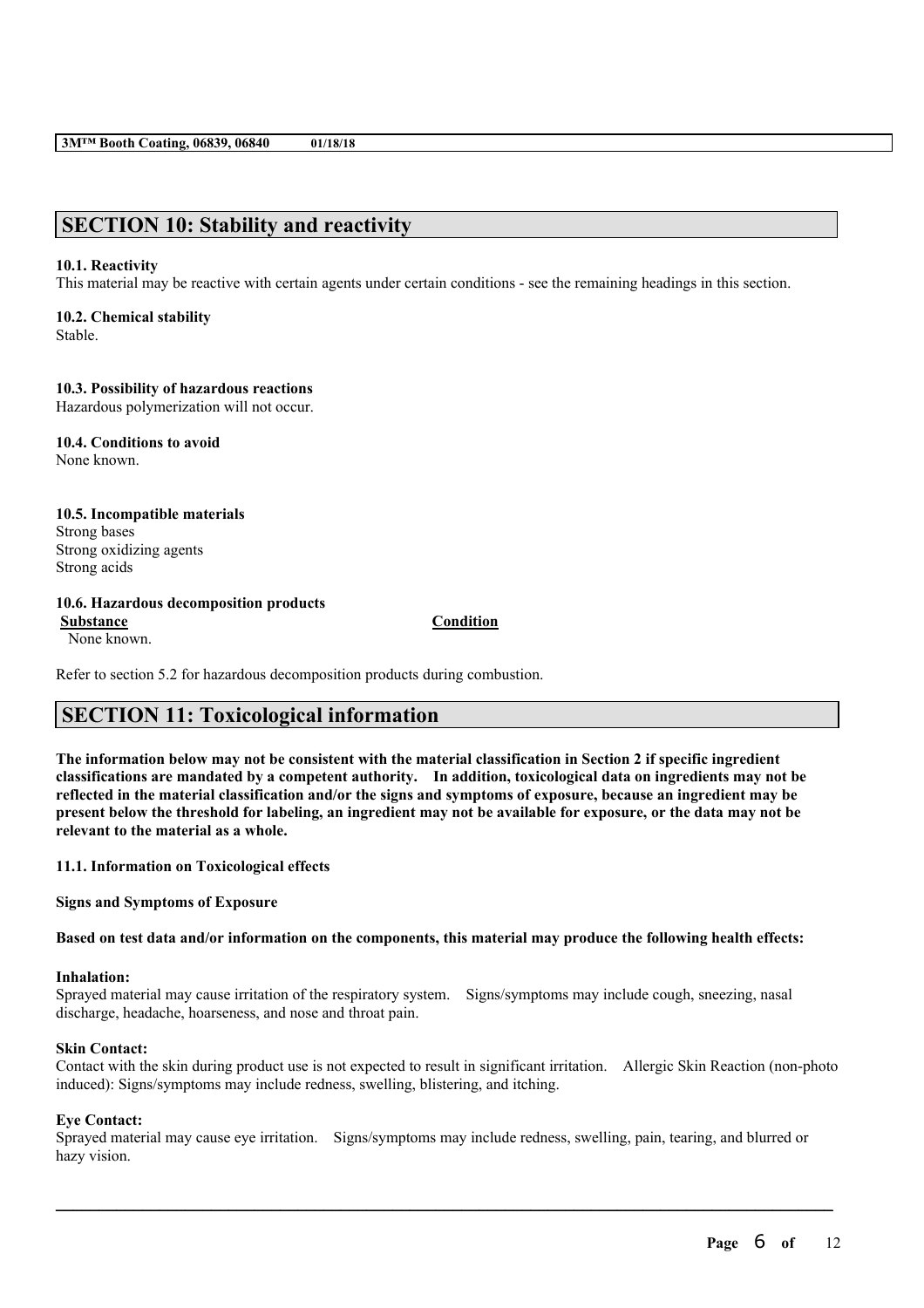#### **Ingestion:**

Gastrointestinal Irritation: Signs/symptoms may include abdominal pain, stomach upset, nausea, vomiting and diarrhea.

#### **Additional Health Effects:**

#### **Reproductive/Developmental Toxicity:**

Contains a chemical or chemicals which can cause birth defects or other reproductive harm.

#### **Carcinogenicity:**

| Ingredient                                   | $\mathcal{L}\mathbf{AS}\:\mathbf{No.}$ | <b>Class Description</b>       | Regulation                                        |
|----------------------------------------------|----------------------------------------|--------------------------------|---------------------------------------------------|
| ALCOHOLIC BEVERAGES<br>Generic:              | 17<br>$64-$                            | lGrd<br>Carcinogenic to humans | International Agency for Research on Cancer       |
| Generic:<br>' BEVER AGES<br><b>ALCOHOLIC</b> | 17<br>$-64-$                           | IKnown human carcinogen        | 'National<br>Carcinogens<br>Program<br>TOXICOLOGY |

#### **Additional Information:**

This product contains ethanol. Alcoholic beverages and ethanol in alcoholic beverages have been classified by the International Agency for Research on Cancer as carcinogenic to humans. There are also data associating human consumption of alcoholic beverages with developmental toxicity and liver toxicity. Exposure to ethanol during the foreseeable use of this product is not expected to cause cancer, developmental toxicity, or liver toxicity.

#### **Toxicological Data**

If a component is disclosed in section 3 but does not appear in a table below, either no data are available for that endpoint or the data are not sufficient for classification.

| <b>Acute Toxicity</b> |  |
|-----------------------|--|
|-----------------------|--|

| Name                                  | Route       | <b>Species</b> | Value                                             |
|---------------------------------------|-------------|----------------|---------------------------------------------------|
| Overall product                       | Ingestion   |                | No data available; calculated $ATE > 5,000$ mg/kg |
| Glycerin                              | Dermal      | Rabbit         | LD50 estimated to be $>$ 5,000 mg/kg              |
| Glycerin                              | Ingestion   | Rat            | $LD50 > 5,000$ mg/kg                              |
| Ethyl Alcohol                         | Dermal      | Rabbit         | $LD50 > 15,800$ mg/kg                             |
| Ethyl Alcohol                         | Inhalation- | Rat            | $LC50$ 124.7 mg/l                                 |
|                                       | Vapor (4    |                |                                                   |
|                                       | hours)      |                |                                                   |
| Ethyl Alcohol                         | Ingestion   | Rat            | $17,800$ mg/kg<br>LD50                            |
| Methyl Alcohol                        | Dermal      |                | LD50 estimated to be $1,000 - 2,000$ mg/kg        |
| Methyl Alcohol                        | Inhalation- |                | LC50 estimated to be $10 - 20$ mg/l               |
|                                       | Vapor       |                |                                                   |
| Methyl Alcohol                        | Ingestion   |                | LD50 estimated to be $50 - 300$ mg/kg             |
| 5-chloro-2methyl-4isothiazoline-3-one | Dermal      | Rabbit         | LD50<br>87 mg/kg                                  |
| 5-chloro-2methyl-4isothiazoline-3-one | Inhalation- | Rat            | LC50<br>$0.33 \text{ mg/l}$                       |
|                                       | Dust/Mist   |                |                                                   |
|                                       | (4 hours)   |                |                                                   |
| 5-chloro-2methyl-4isothiazoline-3-one | Ingestion   | Rat            | 40 mg/kg<br>LD50                                  |
| 2-methyl-4-isothiazoline-3-one        | Dermal      | Rabbit         | LD50<br>$87 \frac{\text{mg}}{\text{kg}}$          |
| 2-methyl-4-isothiazoline-3-one        | Inhalation- | Rat            | $0.33 \text{ mg/l}$<br>LC50                       |
|                                       | Dust/Mist   |                |                                                   |
|                                       | (4 hours)   |                |                                                   |
| 2-methyl-4-isothiazoline-3-one        | Ingestion   | Rat            | LD50<br>$40 \frac{\text{mg}}{\text{kg}}$          |

 $ATE = acute$  toxicity estimate

#### **Skin Corrosion/Irritation**

| Name                                  | <b>Species</b> | Value                     |
|---------------------------------------|----------------|---------------------------|
|                                       |                |                           |
| Glycerin                              | Rabbit         | No significant irritation |
| Ethyl Alcohol                         | Rabbit         | No significant irritation |
| Methyl Alcohol                        | Rabbit         | Mild irritant             |
| 5-chloro-2methyl-4isothiazoline-3-one | Rabbit         | Corrosive                 |
| 2-methyl-4-isothiazoline-3-one        | Rabbit         | Corrosive                 |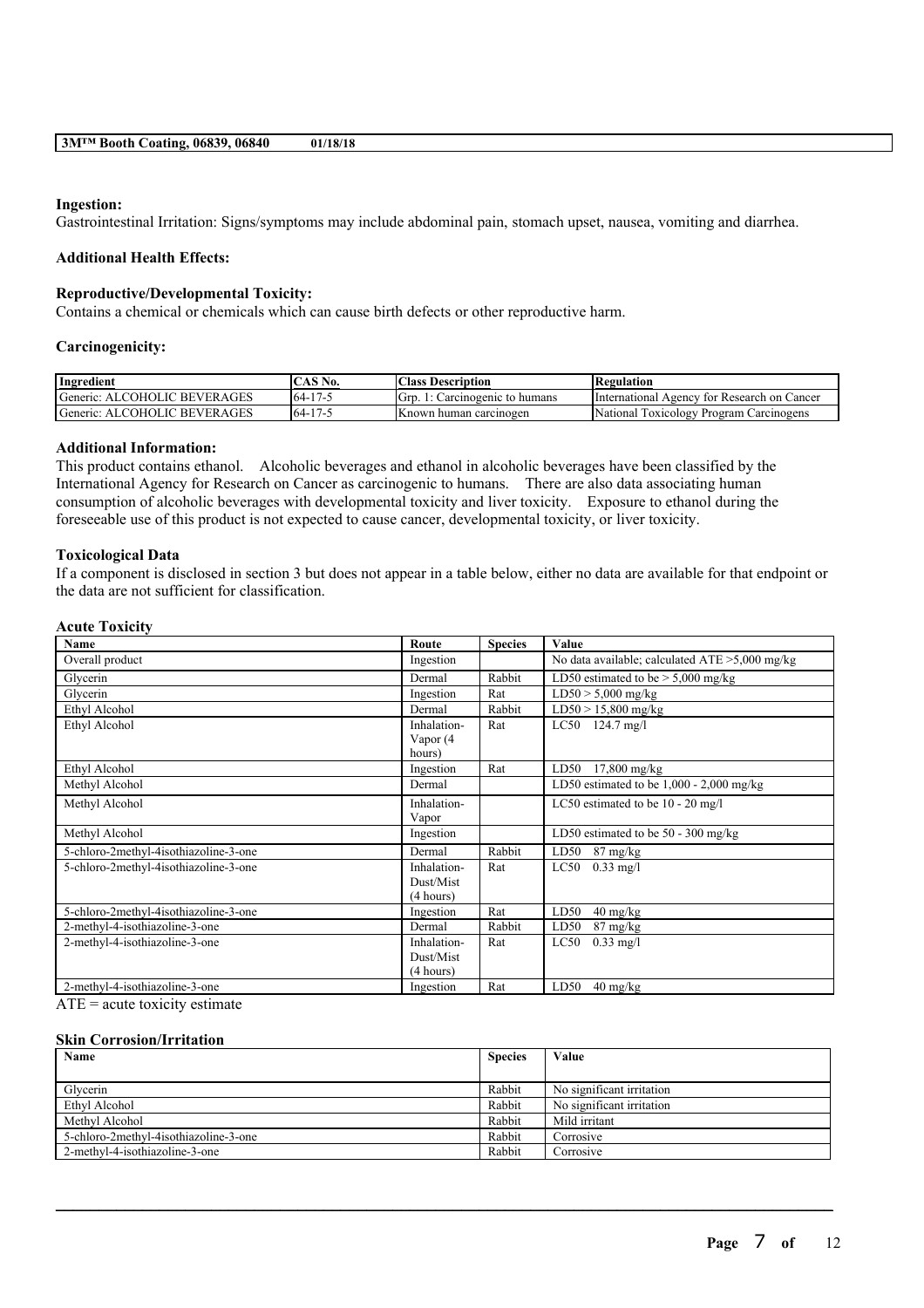#### **Serious Eye Damage/Irritation**

| Name                                  | <b>Species</b> | Value                     |
|---------------------------------------|----------------|---------------------------|
|                                       |                |                           |
| Glycerin                              | Rabbit         | No significant irritation |
| Ethyl Alcohol                         | Rabbit         | Severe irritant           |
| Methyl Alcohol                        | Rabbit         | Moderate irritant         |
| 5-chloro-2methyl-4isothiazoline-3-one | Rabbit         | Corrosive                 |
| 2-methyl-4-isothiazoline-3-one        | Rabbit         | Corrosive                 |

## **Skin Sensitization**

| Name                                  | <b>Species</b> | Value          |
|---------------------------------------|----------------|----------------|
| Glycerin                              | Guinea         | Not classified |
|                                       | pig            |                |
| Ethyl Alcohol                         | Human          | Not classified |
| Methyl Alcohol                        | Guinea         | Not classified |
|                                       | pig            |                |
| 5-chloro-2methyl-4isothiazoline-3-one | Human          | Sensitizing    |
|                                       | and            |                |
|                                       | animal         |                |
| 2-methyl-4-isothiazoline-3-one        | Human          | Sensitizing    |
|                                       | and            |                |
|                                       | animal         |                |

## **Photosensitization**

| Name                                  | <b>Species</b> | Value           |
|---------------------------------------|----------------|-----------------|
| 5-chloro-2methyl-4isothiazoline-3-one | Human          | Not sensitizing |
|                                       | and            |                 |
|                                       | animal         |                 |
| 2-methyl-4-isothiazoline-3-one        | Human          | Not sensitizing |
|                                       | and            |                 |
|                                       | anımal         |                 |

## **Respiratory Sensitization**

For the component/components, either no data are currently available or the data are not sufficient for classification.

## **Germ Cell Mutagenicity**

| Name                                  | Route    | Value                                                                           |
|---------------------------------------|----------|---------------------------------------------------------------------------------|
|                                       |          |                                                                                 |
| Ethyl Alcohol                         | In Vitro | Some positive data exist, but the data are not<br>sufficient for classification |
| Ethyl Alcohol                         | In vivo  | Some positive data exist, but the data are not<br>sufficient for classification |
| Methyl Alcohol                        | In Vitro | Some positive data exist, but the data are not<br>sufficient for classification |
| Methyl Alcohol                        | In vivo  | Some positive data exist, but the data are not<br>sufficient for classification |
| 5-chloro-2methyl-4isothiazoline-3-one | In vivo  | Not mutagenic                                                                   |
| 5-chloro-2methyl-4isothiazoline-3-one | In Vitro | Some positive data exist, but the data are not<br>sufficient for classification |
| 2-methyl-4-isothiazoline-3-one        | In vivo  | Not mutagenic                                                                   |
| 2-methyl-4-isothiazoline-3-one        | In Vitro | Some positive data exist, but the data are not<br>sufficient for classification |

### **Carcinogenicity**

| Name           | Route      | <b>Species</b> | Value                                          |
|----------------|------------|----------------|------------------------------------------------|
| Glycerin       | Ingestion  | Mouse          | Some positive data exist, but the data are not |
|                |            |                | sufficient for classification                  |
| Ethyl Alcohol  | Ingestion  | Multiple       | Some positive data exist, but the data are not |
|                |            | animal         | sufficient for classification                  |
|                |            | species        |                                                |
| Methyl Alcohol | Inhalation | Multiple       | Not carcinogenic                               |
|                |            | animal         |                                                |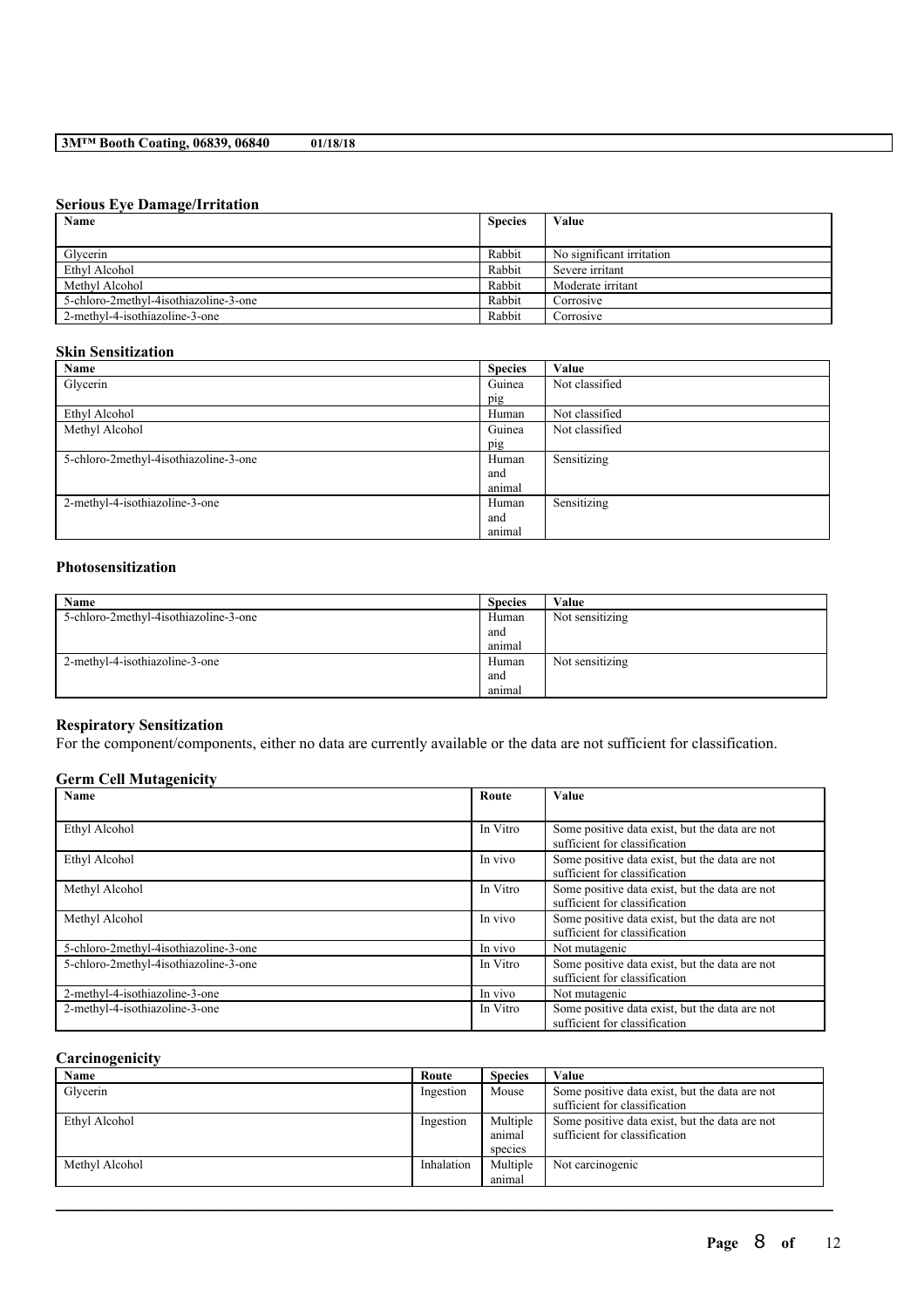|                                       |           | species |                  |
|---------------------------------------|-----------|---------|------------------|
| 5-chloro-2methyl-4isothiazoline-3-one | Dermal    | Mouse   | Not carcinogenic |
| 5-chloro-2methyl-4isothiazoline-3-one | Ingestion | Rat     | Not carcinogenic |
| 2-methyl-4-isothiazoline-3-one        | Dermal    | Mouse   | Not carcinogenic |
| 2-methyl-4-isothiazoline-3-one        | Ingestion | Rat     | Not carcinogenic |

## **Reproductive Toxicity**

## **Reproductive and/or Developmental Effects**

| Name                                  | Route      | Value                                  | <b>Species</b> | <b>Test Result</b>              | <b>Exposure</b><br><b>Duration</b>                        |
|---------------------------------------|------------|----------------------------------------|----------------|---------------------------------|-----------------------------------------------------------|
| Glycerin                              | Ingestion  | Not classified for female reproduction | Rat            | <b>NOAEL 2,000</b><br>mg/kg/day | 2 generation                                              |
| Glycerin                              | Ingestion  | Not classified for male reproduction   | Rat            | <b>NOAEL 2,000</b><br>mg/kg/day | 2 generation                                              |
| Glycerin                              | Ingestion  | Not classified for development         | Rat            | <b>NOAEL 2,000</b><br>mg/kg/day | 2 generation                                              |
| Ethyl Alcohol                         | Inhalation | Not classified for development         | Rat            | <b>NOAEL 38</b><br>mg/l         | during<br>gestation                                       |
| Ethyl Alcohol                         | Ingestion  | Not classified for development         | Rat            | <b>NOAEL 5,200</b><br>mg/kg/day | premating $\overline{\mathcal{X}}$<br>during<br>gestation |
| Methyl Alcohol                        | Ingestion  | Not classified for male reproduction   | Rat            | <b>NOAEL 1,600</b><br>mg/kg/day | 21 days                                                   |
| Methyl Alcohol                        | Ingestion  | Toxic to development                   | Mouse          | $LOAEL$ 4,000<br>mg/kg/day      | during<br>organogenesi<br>$\mathbf{s}$                    |
| Methyl Alcohol                        | Inhalation | Toxic to development                   | Mouse          | <b>NOAEL 1.3</b><br>mg/l        | during<br>organogenesi<br>S                               |
| 5-chloro-2methyl-4isothiazoline-3-one | Ingestion  | Not classified for female reproduction | Rat            | <b>NOAEL 10</b><br>mg/kg/day    | 2 generation                                              |
| 5-chloro-2methyl-4isothiazoline-3-one | Ingestion  | Not classified for male reproduction   | Rat            | <b>NOAEL 10</b><br>mg/kg/day    | 2 generation                                              |
| 5-chloro-2methyl-4isothiazoline-3-one | Ingestion  | Not classified for development         | Rat            | $NOAEL$ 15<br>mg/kg/day         | during<br>organogenesi<br>S                               |
| 2-methyl-4-isothiazoline-3-one        | Ingestion  | Not classified for female reproduction | Rat            | NOAEL 10<br>mg/kg/day           | 2 generation                                              |
| 2-methyl-4-isothiazoline-3-one        | Ingestion  | Not classified for male reproduction   | Rat            | NOAEL 10<br>mg/kg/day           | 2 generation                                              |
| 2-methyl-4-isothiazoline-3-one        | Ingestion  | Not classified for development         | Rat            | <b>NOAEL 15</b><br>mg/kg/day    | during<br>organogenesi<br>$\,$ S                          |

## **Target Organ(s)**

## **Specific Target Organ Toxicity - single exposure**

| <b>Name</b>    | Route      | <b>Target Organ(s)</b>               | <b>Value</b>                                                                       | <b>Species</b>                | <b>Test Result</b>            | <b>Exposure</b><br><b>Duration</b> |
|----------------|------------|--------------------------------------|------------------------------------------------------------------------------------|-------------------------------|-------------------------------|------------------------------------|
| Ethyl Alcohol  | Inhalation | central nervous<br>system depression | May cause drowsiness or<br>dizziness                                               | Human                         | LOAEL $2.6$<br>mg/l           | 30 minutes                         |
| Ethyl Alcohol  | Inhalation | respiratory irritation               | Some positive data exist, but the<br>data are not sufficient for<br>classification | Human                         | LOAEL9.4<br>mg/l              | not available                      |
| Ethyl Alcohol  | Ingestion  | central nervous<br>system depression | May cause drowsiness or<br>dizziness                                               | Multiple<br>animal<br>species | <b>NOAEL</b> not<br>available |                                    |
| Ethyl Alcohol  | Ingestion  | kidney and/or<br>bladder             | Not classified                                                                     | Dog                           | <b>NOAEL</b><br>$3,000$ mg/kg |                                    |
| Methyl Alcohol | Inhalation | blindness                            | Causes damage to organs                                                            | Human                         | NOAEL Not<br>available        | occupational<br>exposure           |
| Methyl Alcohol | Inhalation | central nervous<br>system depression | May cause drowsiness or<br>dizziness                                               | Human                         | <b>NOAEL Not</b><br>available | not available                      |
| Methyl Alcohol | Inhalation | respiratory irritation               | Some positive data exist, but the                                                  | Rat                           | <b>NOAEL Not</b>              | 6 hours                            |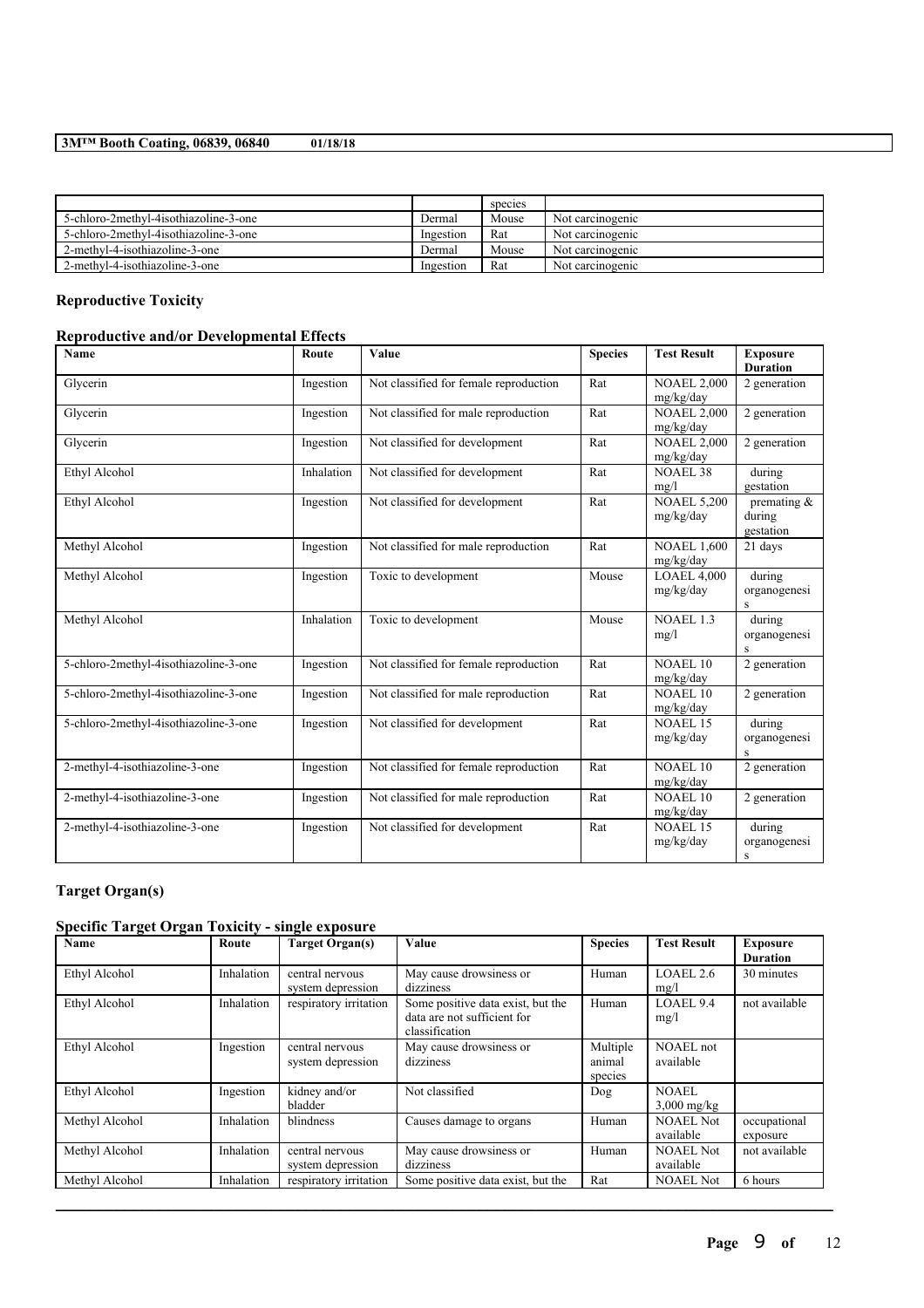|                                           |            |                                      | data are not sufficient for<br>classification                                      |                              | available                     |                           |
|-------------------------------------------|------------|--------------------------------------|------------------------------------------------------------------------------------|------------------------------|-------------------------------|---------------------------|
| Methyl Alcohol                            | Ingestion  | blindness                            | Causes damage to organs                                                            | Human                        | <b>NOAEL Not</b><br>available | poisoning<br>and/or abuse |
| Methyl Alcohol                            | Ingestion  | central nervous<br>system depression | May cause drowsiness or<br>dizziness                                               | Human                        | <b>NOAEL Not</b><br>available | poisoning<br>and/or abuse |
| 5-chloro-2methyl-<br>4isothiazoline-3-one | Inhalation | respiratory irritation               | Some positive data exist, but the<br>data are not sufficient for<br>classification | similar<br>health<br>hazards | <b>NOAEL Not</b><br>available |                           |
| 2-methyl-4-isothiazoline-3-<br>one        | Inhalation | respiratory irritation               | Some positive data exist, but the<br>data are not sufficient for<br>classification | similar<br>health<br>hazards | <b>NOAEL Not</b><br>available |                           |

## **Specific Target Organ Toxicity - repeated exposure**

| Name           | Route      | <b>Target Organ(s)</b>                                                              | Value                                                                              | <b>Species</b> | <b>Test Result</b>                 | <b>Exposure</b><br><b>Duration</b> |
|----------------|------------|-------------------------------------------------------------------------------------|------------------------------------------------------------------------------------|----------------|------------------------------------|------------------------------------|
| Glycerin       | Inhalation | respiratory system  <br>heart   liver   kidney<br>and/or bladder                    | Not classified                                                                     | Rat            | <b>NOAEL 3.91</b><br>mg/l          | 14 days                            |
| Glycerin       | Ingestion  | endocrine system  <br>hematopoietic<br>system   liver  <br>kidney and/or<br>bladder | Not classified                                                                     | Rat            | NOAEL<br>10.000<br>mg/kg/day       | 2 years                            |
| Ethyl Alcohol  | Inhalation | liver                                                                               | Some positive data exist, but the<br>data are not sufficient for<br>classification | Rabbit         | <b>LOAEL 124</b><br>mg/l           | 365 days                           |
| Ethyl Alcohol  | Inhalation | hematopoietic<br>system   immune<br>system                                          | Not classified                                                                     | Rat            | <b>NOAEL 25</b><br>mg/l            | 14 days                            |
| Ethyl Alcohol  | Ingestion  | liver                                                                               | Some positive data exist, but the<br>data are not sufficient for<br>classification | Rat            | LOAEL<br>8.000<br>mg/kg/day        | 4 months                           |
| Ethyl Alcohol  | Ingestion  | kidney and/or<br>bladder                                                            | Not classified                                                                     | Dog            | <b>NOAEL</b><br>3.000<br>mg/kg/day | 7 days                             |
| Methyl Alcohol | Inhalation | liver                                                                               | Not classified                                                                     | Rat            | <b>NOAEL 6.55</b><br>mg/l          | 4 weeks                            |
| Methyl Alcohol | Inhalation | respiratory system                                                                  | Not classified                                                                     | Rat            | <b>NOAEL 13.1</b><br>mg/l          | 6 weeks                            |
| Methyl Alcohol | Ingestion  | liver   nervous<br>system                                                           | Not classified                                                                     | Rat            | <b>NOAEL</b><br>2,500<br>mg/kg/day | 90 days                            |

#### **Aspiration Hazard**

For the component/components, either no data are currently available or the data are not sufficient for classification.

### Please contact the address or phone number listed on the first page of the SDS for additional toxicological information **on this material and/or its components.**

## **SECTION 12: Ecological information**

### **Ecotoxicological information**

Please contact the address or phone number listed on the first page of the SDS for additional ecotoxicological information on this material and/or its components.

## **Chemical fate information**

Please contact the address or phone number listed on the first page of the SDS for additional chemical fate information on this material and/or its components.

 $\mathcal{L}_\mathcal{L} = \mathcal{L}_\mathcal{L} = \mathcal{L}_\mathcal{L} = \mathcal{L}_\mathcal{L} = \mathcal{L}_\mathcal{L} = \mathcal{L}_\mathcal{L} = \mathcal{L}_\mathcal{L} = \mathcal{L}_\mathcal{L} = \mathcal{L}_\mathcal{L} = \mathcal{L}_\mathcal{L} = \mathcal{L}_\mathcal{L} = \mathcal{L}_\mathcal{L} = \mathcal{L}_\mathcal{L} = \mathcal{L}_\mathcal{L} = \mathcal{L}_\mathcal{L} = \mathcal{L}_\mathcal{L} = \mathcal{L}_\mathcal{L}$ 

## **SECTION 13: Disposal considerations**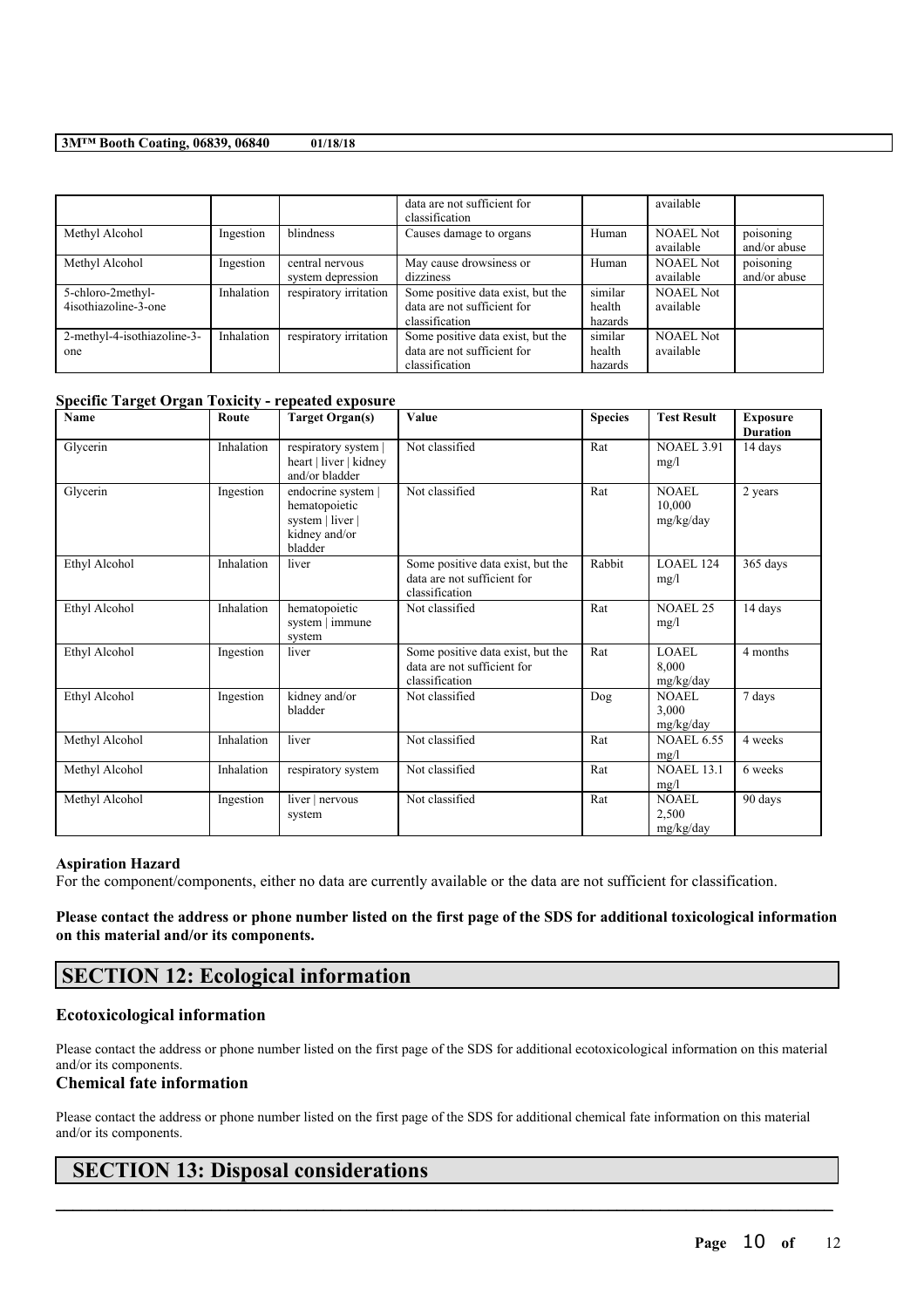## **13.1. Disposal methods**

Dispose of contents/ container in accordance with the local/regional/national/international regulations.

Incinerate in a permitted waste incineration facility. Proper destruction may require the use of additional fuel during incineration processes. As a disposal alternative, utilize an acceptable permitted waste disposal facility. Empty drums/barrels/containers used for transporting and handling hazardous chemicals (chemical substances/mixtures/preparations classified as Hazardous as per applicable regulations) shall be considered, stored, treated & disposed of as hazardous wastes unless otherwise defined by applicable waste regulations. Consult with the respective regulating authorities to determine the available treatment and disposal facilities.

## **SECTION 14: Transport Information**

For Transport Information, please visit http://3M.com/Transportinfo or call 1-800-364-3577 or 651-737-6501.

## **SECTION 15: Regulatory information**

### **15.1. US Federal Regulations**

Contact 3M for more information.

### **EPCRA 311/312 Hazard Classifications:**

**Physical Hazards** Not applicable

# **Health Hazards** Reproductive toxicity

Respiratory or Skin Sensitization

#### **15.2. State Regulations**

Contact 3M for more information.

#### **15.3. Chemical Inventories**

The components of this product are in compliance with the chemical notification requirements of TSCA.

Contact 3M for more information.

#### **15.4. International Regulations**

Contact 3M for more information.

**This SDS has been prepared to meet the U.S. OSHA Hazard Communication Standard, 29 CFR 1910.1200.**

## **SECTION 16: Other information**

## **NFPA Hazard Classification**

**Health:** 1 **Flammability:** 1 **Instability:** 0 **Special Hazards:** None

National Fire Protection Association (NFPA) hazard ratings are designed for use by emergency response personnel to address the hazards that are presented by short-term, acute exposure to a material under conditions of fire, spill, or similar emergencies. Hazard ratings are primarily based on the inherent physical and toxic properties of the material but also include the toxic properties of combustion or decomposition products that are known to be generated in significant quantities.